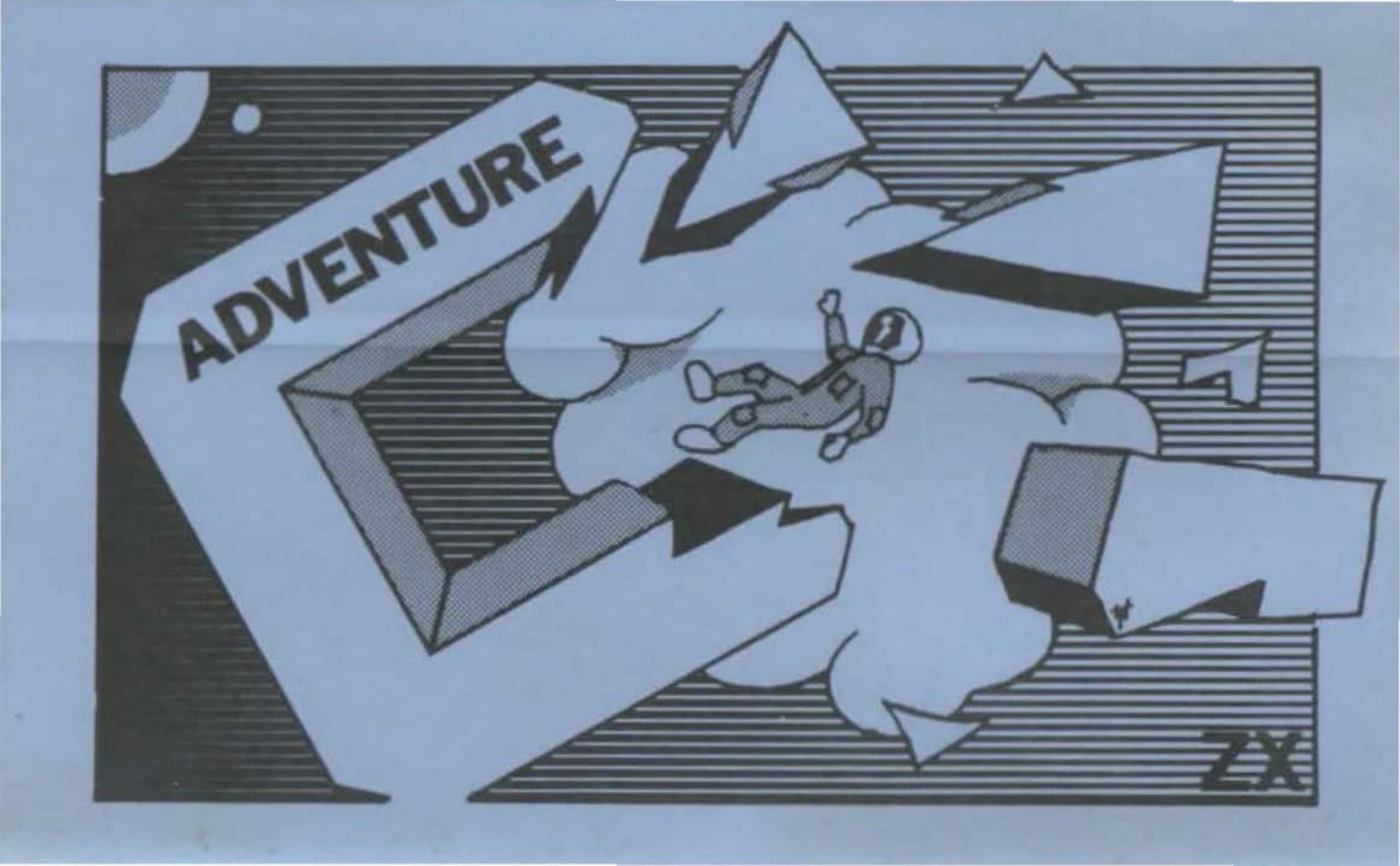## **ADVENTURE 'C'**

The Alien Space Ship Adventure. ADVENTURES are games in which you explore strange new worlds without leaving the comfort of your home.

The Computer will act as your puppet and control your senses. You instruct the computer with short phrases usually Verb Noun.If the computer does not understand then try to re-phase the command. When entering your command you may<br>use the RUBOUT key to erase any letters. In each location you may find objects which you can manipulate and use in further locations to help your progress. The game is written in machine code. The programme is saved with the name ADVENT' but it is simpler to load by Load " " command,

In Adventure 'C' while on reconnaissance flight, your ship has been drawn by a Graviton Beam onto an Alien Cruiser. Fred, your pet android, informs you that the cruiser is on a Humanoid slave mission, its aim to seek out Humanoid planets from which samples are taken and their brains replaced by microchips.

Your aim is to free your ship by pressing the control button in the main computer room. Sounds easy. However, there are various hazards.

As this adventure is very large, the programme also has Cassette routines with which you can load and save a game at any stage, to return to at a later date.

To save the game, you QUIT the game. The computer then asks, if you want to save<br>the game. If you reply 'Y' the computer will display the READY CASSETTE. Now start your cassette player on RECORD and hit any key. The game takes 2 seconds to save.

To play a previously stored game, When you run the programme you are asked if you wish to restore a previously stored game. If you answer 'Y' the computer again displays READY CASSETTE. You then cue up your tape; press play on your cassette and hit any key. The game will then continue from where you last left it

> GOOD LUCK I I I **1982 ARTIC COMPUTING**